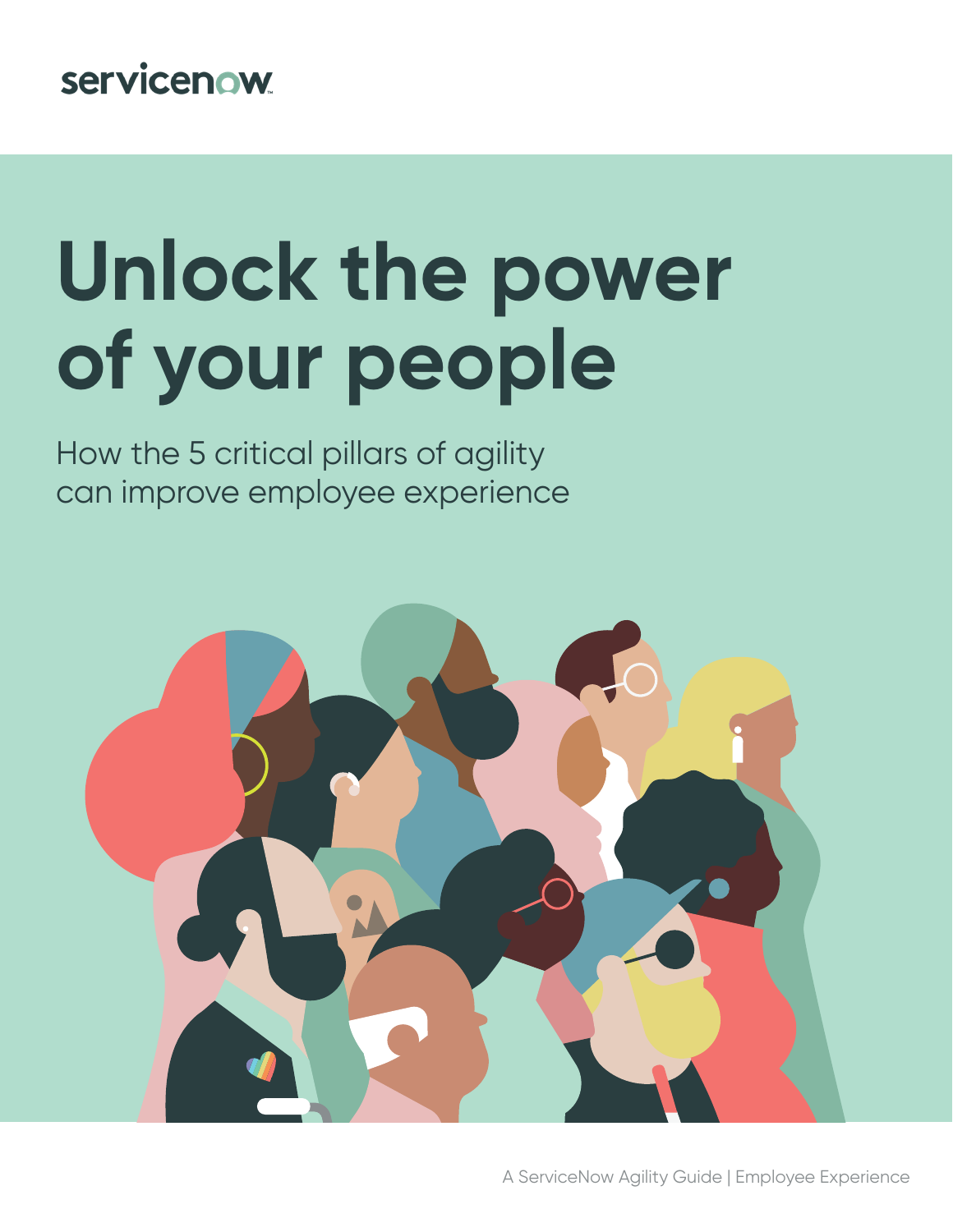## **The five Pillars of Agility. How sturdy are yours?**

Not quite agile as you'd like yet? Fear not. While most are striving to become more agile, according to IDC only 11.6% of companies have achieved optimized agility<sup>1</sup>. Many have taken strides in the right direction, but understanding the wide range of characteristics that make an organization agile and prioritizing them all equally has proven more difficult than expected.

This agile mentality needs to start at the top. ESI ThoughtLab and ServiceNow found that a third of CEOs are taking the leading role in business agility efforts<sup>2</sup>, advocating for, and implementing, the platforms and solutions needed to match their desired goal. And to get there, 36% of organizations plan to make workflow automation a top investment area during the next 1-2 years.

IDC has identified the unique tenets that, when executed well and supported by a culture that values great employee experiences, can give an enterprise the highest level of speed and adaptability.

#### servicenow.

**According to IDC1, agile organizations perform better on key leading indicators.**

**of highly agile companies saw an increase in customer experience and loyalty**

**of highly agile companies had an excellent rating for employee retention, compared to 15% for other organizations**





## **Agility has become a business imperative. But it's more than what you think.**

Today, companies are increasingly relying on the partnership between people and technology to deliver an agile response to real-time market conditions. The result is nothing less than a workflow revolution—the clearest manifestation of digital transformation. But technology is only one piece of the equation. A powerful part of an agile company is its people and culture. A great culture needs great empathy, which starts with listening and feeling the pain or the opportunity in someone else's world. What our technology can do is almost limitless. So, the question is, where do we need to go?

As your people and your customers guide you towards the next objective, you must then be able to execute. Enterprises must move quickly, be resourceful, and embrace adaptability. Once you're able to accomplish fast, graceful innovation, then you'll be agile enough to move in any direction you want.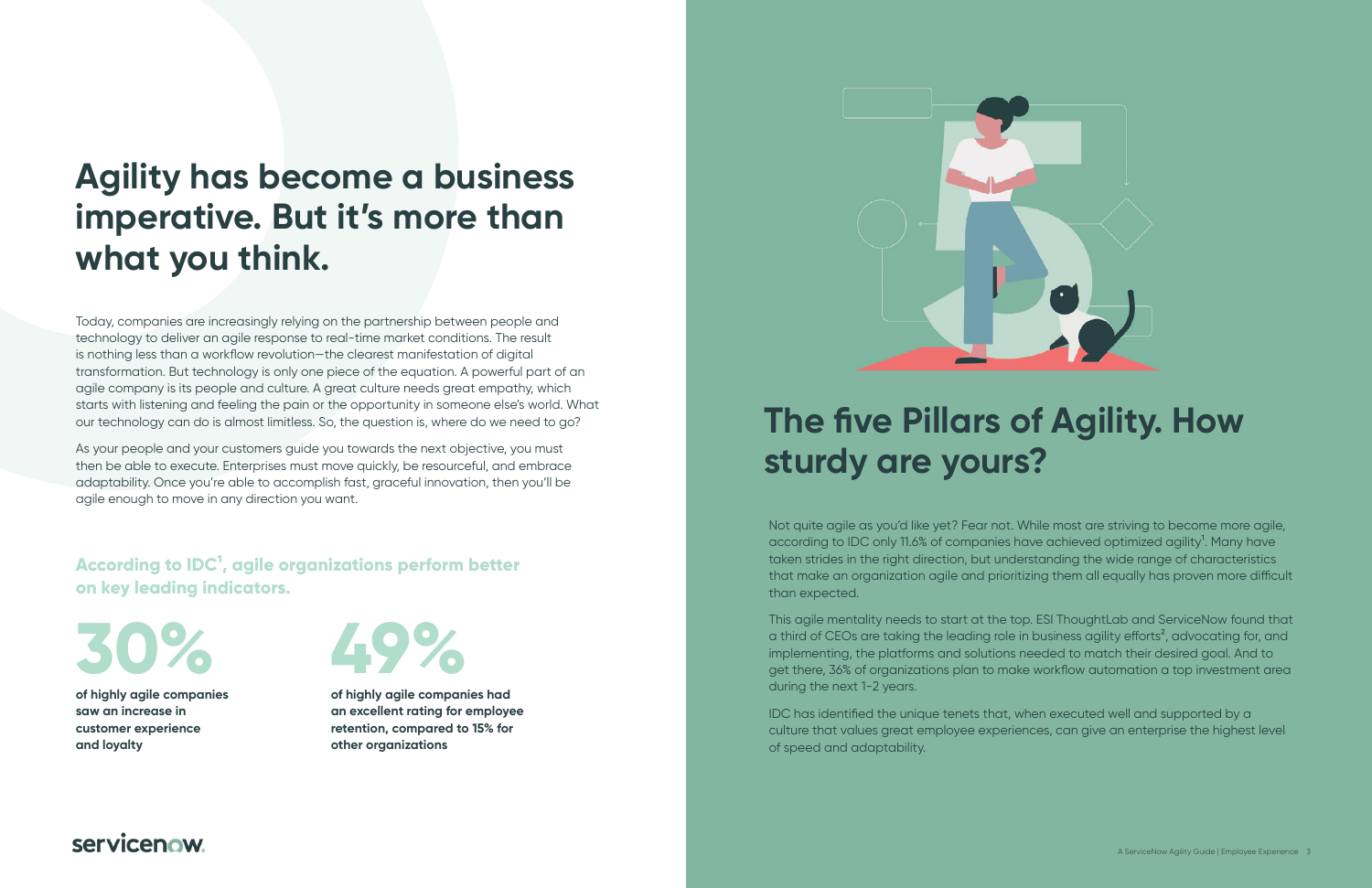This approach pushes back against the extreme notions of a top-down, hierarchical workplace where commands are given and work is done to rigid specifications. In a fluid organization, you see self-forming and diverse teams, knowledge sharing and collaboration, and the ability to scale up talent and skills to meet upcoming needs rapidly. When you have structural agility, your people can flourish in the absence of silos and barriers.

## **Structural Agility**

A company's ability to support an open, flexible organization. The state of the state of the state of the state of the state of the state of the state your employees to

receive answers to their questions, and how frustrating is the process to reach desired answers? Most human resource leaders know red tape and roadblocks in large organizations slows down work and kills morale. There is no business value in having these walls, yet they still exist.

**of repeat inquires can be handled by self-service,**  freeing up resources<sup>3</sup>



Self-service is one of the most impactful ways to shift the power of information from gatekeepers to your employees and customers. It becomes even more relevant when you can enable intelligent and proactive omni-channel options with an employee portal, AI-powered virtual agents,

#### servicenow

integrations with team communication tools, and the ability to access this information anywhere, on any device. These impactful tools filter down into areas like workplace services, where individuals and teams should have the ability to reserve collaboration spaces and submit workplace requests with ease.

Empower employees to choose their path to productivity. Agility comes in the situational micro-decisions that are made every day at every level of your organization, and as leaders we should be giving our workforce the tools, information, and guidance to make those choices quickly.

#### **At its core: Resources instead of red tape**



# **Pillar 1**

# **80%**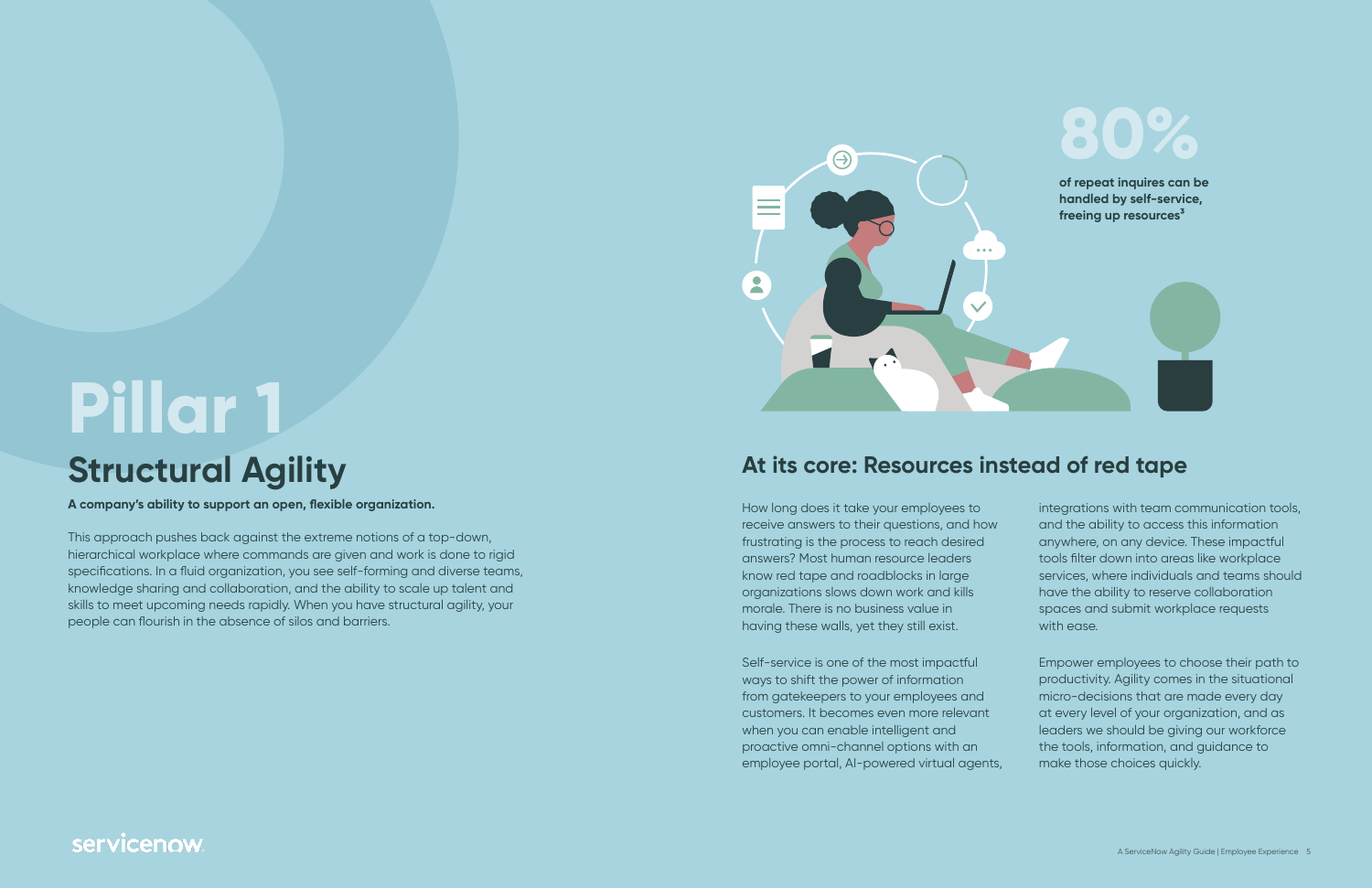#### **At its core: Automate the experience**

Even with a strong self-service component in your service delivery model, an assortment of actions still exist that require more focused attention. Traditionally, leaders called upon their people to process the menial tasks that support the employee organization, but this labor-intensive approach is one of many crystallized beliefs that will be phased out in the future of work.

Organizations must lead a charge in identifying the tasks that are weighing down service delivery teams and start automating them to free up resources and create operational efficiencies. To get to that level of workflow automation,

servicenow

managers should have access to dashboards offering visibility into the work their teams are doing. This connected, unified, and personalized experience is a foundation in agile organizations because not only does it allow you to identify problem areas, but this portal is an access point for quickly enacting changes to redirect course.

By modernizing simple and complex business processes into streamlined, scalable services and support, you will free up valuable employee time and resources so they can focus where it's needed, tackle the larger problems, and improve their overall productivity.

In some organizations, these processes exist in a non-standardized way and aren't defined. In others, the processes have become so crystallized over the decades that any attempt to change or refine them faces roadblocks. To succeed here, you need digitized processes that are cross-enterprise in nature, ensuring all systems in the value chain are fully integrated.

## **Process Agility**

**The everyday tasks and set actions we ask our workforce to complete.**

# **Pillar 2**

**of incidents and requests can be automated with Virtual Agent 80%**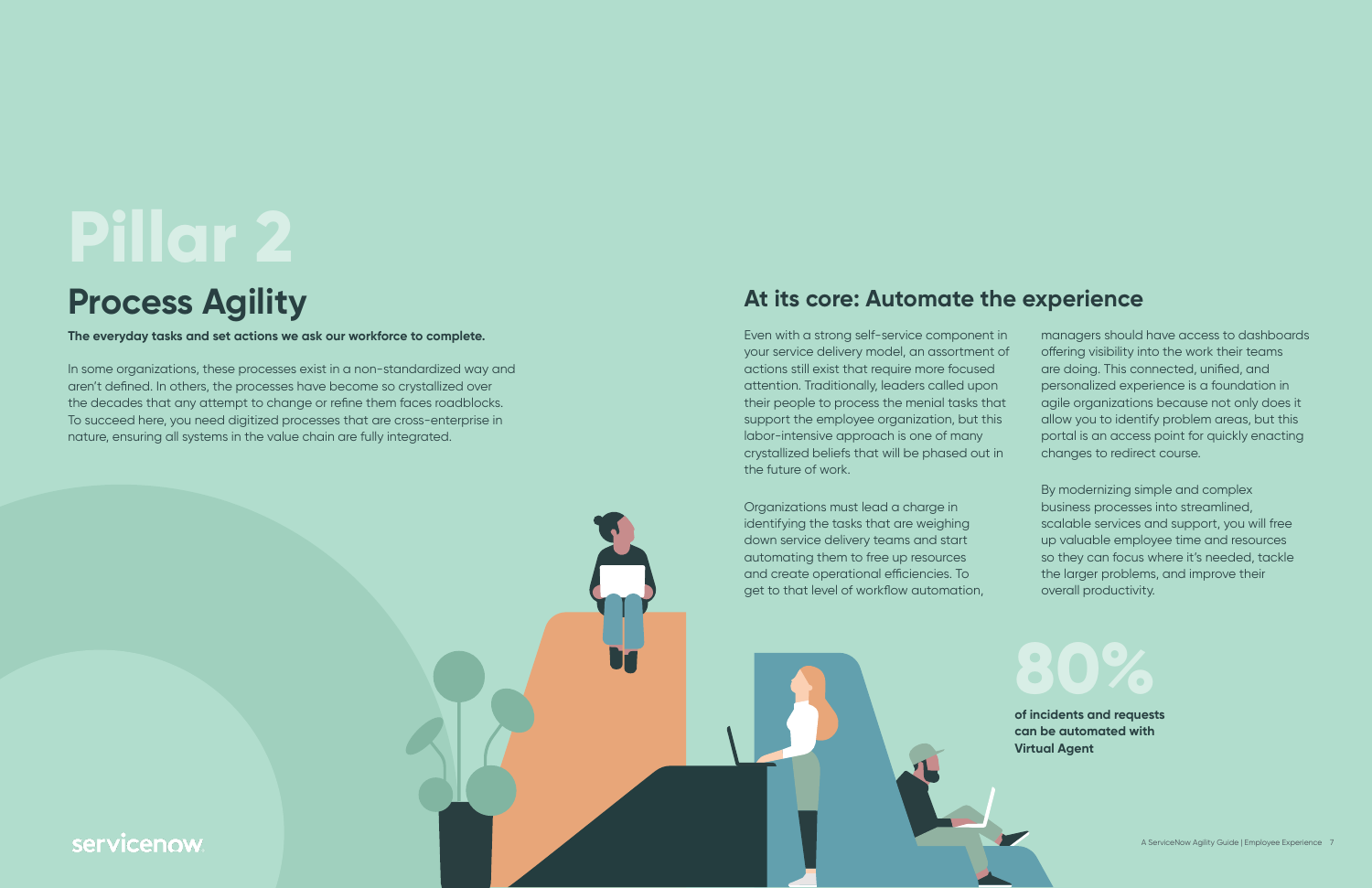#### **At its core: Age of the hybrid workforce**

Just as markets change for products, how your employees work is also in a state of change. These evolutions may take place over years, or with impactful events be altered in an instant. If you're caught flatfooted, the tools and services you provide across your organization may quickly become outdated, leading to poor employee and customer experiences, and begin diminishing efficiency and productivity.

Most talent leaders learned about their system's capabilities during the global pandemic when millions of workers who were not previously remote were shifted from the workplace and enterprises grappled with supporting their frontline workers and a newly

#### servicenow

remote workforce. While times have become less dire, the lessons learned by organizations and human resource teams around portfolio agility are far from forgotten they begin to bring to support the hybrid workforce and people back to the physical workplace safely.

This is the age of the hybrid workforce, where work gets done wherever and whenever it needs to. Agile companies are learning that to be more flexible, digital tools are needed, so that on-site and remote workers have the same experience. Connected workflows will be core to the future of the enterprise and must be at the heart of your technology strategy.

External market requirements are constantly changing, and the organizations that succeed here can swiftly respond to launch new offerings or quickly adapt existing ones in scope and scale. When people think business agility, this is often what they refer to, but it also includes the offerings you wind down to ensure your teams aren't over-encumbered.

## **Portfolio Agility**

#### **How quickly can you adapt a product or service offering.**

# **Pillar 3**

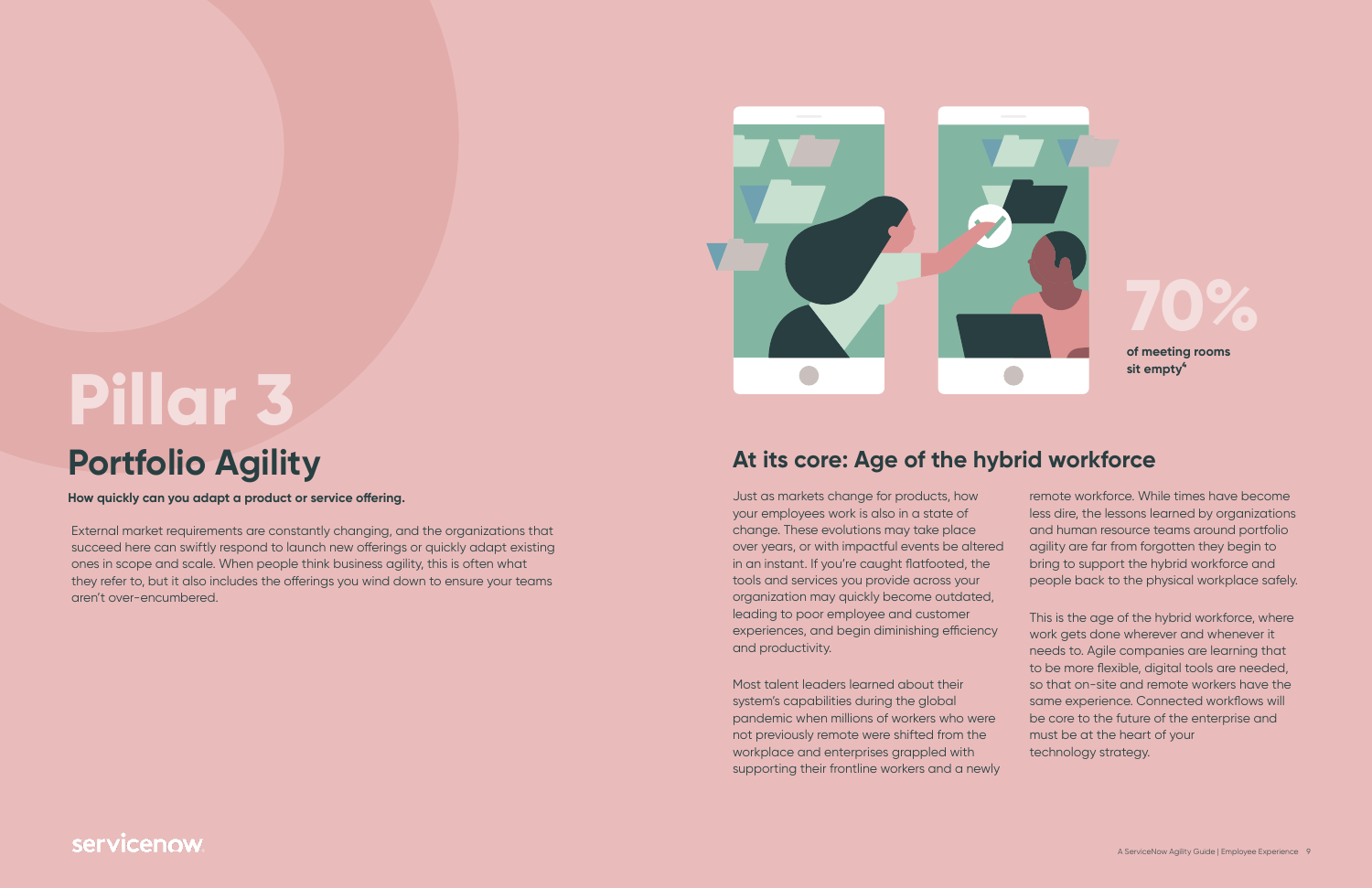#### **At its core: True connection across the enterprise**

Almost all companies struggle with connecting new and legacy systems across the enterprise. It is a systemic issue inherited through years of complexity spanning the various systems of record. Each department uses different tools and applications, from IT, Sales, HR, Marketing and even your supply chain, and many leaders don't realize how pervasive it has become. Everything may seem to be working smoothly on the surface but ask employees how they feel about their ability to get help with a computer problem or a payroll issue, or fulfillers behind the scenes using manual, outdated processes that lack operational efficiencies and are without the ability to scale across various departments. Many would share that the processes are disjointed, complex, and it's a challenge to understand or connect the process, system, tool, or capability.

#### servicenow

**of large organizations already have some level of enterprise**  service management<sup>5</sup>



Agile organizations have embraced enterprise service management to keep their workforce connected and productive. Through a unified platform, they can make a single request that instantly routes to the appropriate department. This modern, crossdepartmental portal provides quick access to the right people and information, eliminating the burden of guessing where and how to get assistance. Behind the scenes, service teams can respond faster and costs are dramatically reduced, all while productivity is increased.

You can use technology to break down the communication barriers between departments by introducing end-to-end automated workflows and provide your employees with great experiences.

Success means that your technology acts as a loop in which intelligence flows from the people it touches into the core systems of record that make the business run. It relies on sophisticated automation, supported by workflow management and low-code capabilities, to make changes rapidly. It sheds disconnected silos and overcomes the challenges attributed to legacy systems and technology debt.

## **Technology Architecture**

**A flexible platform that can facilitate the flow of information and action across departments**

# **Pillar 4**

**87%**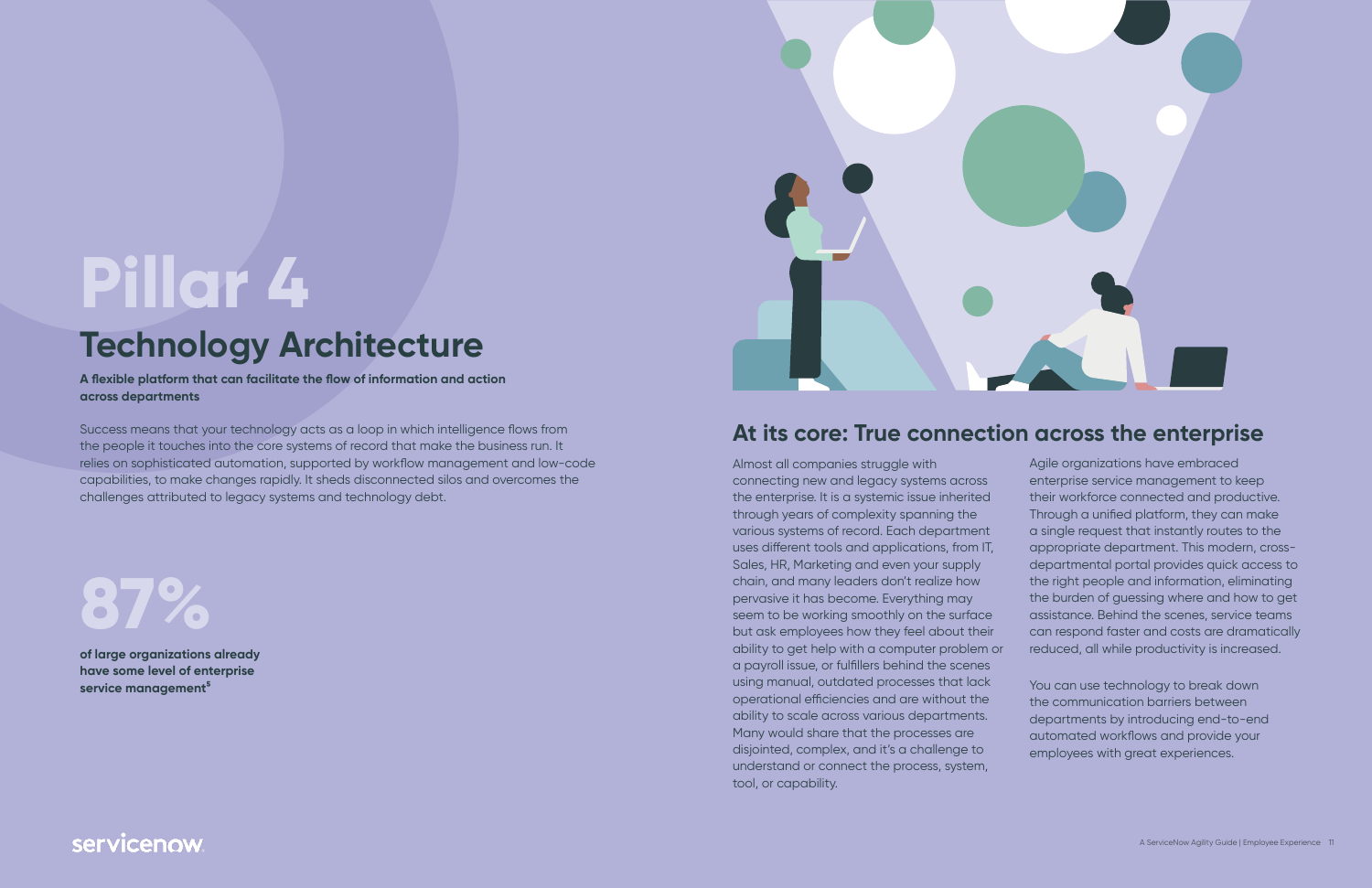

#### **At its core: Leaders matter, not the size of the enterprise**

As leaders, we can move mountains, and it sometimes requires a bold, relentless executive to shake the rust from archaic processes and rally an organization around supporting a new direction. CHROs in the top-performing companies play a key role in developing an agile culture and building a leadership team focused on improving organizational agility. This team sets the vision and goals for organizational agility and should be championing the introduction of a complete platform for process automation.

We're also learning that the company's size shouldn't be a blocker for those pushing an agile agenda. With their bigger budgets and more developed processes and technology,

large organizations proved to be more agile than the smaller, stereotypically nimble enterprises during the pandemic. In fact, ESI found that organizations with revenues of \$5 billion or greater were more than three times as likely to be "considerably or very agile" compared to small organizations with \$500 million to \$999 million in revenue (2).

**of executives say their companies still do not have a fully integrated system**  to manage digital workflows<sup>6</sup>

Over the next few years, CHROs, CIOs and even the Heads of Real Estate will become responsible for creating new business models and identifying new technology to drive growth—and Employee Journey Management across the enterprise is expected to play a crucial role.

This falls on you. Where traditional leadership has focused on planning, directing, and controlling the organization, agile leadership is all about envisioning, architecting, and coaching. From the C-Suite down to the division leaders, an organization must have the conviction to champion an agile way of working across the enterprise, proactively identify workflows that require more agility and allocate budgets to enable better outcomes.

#### servicenow

## **Leadership Vision**

#### **The impetus for reinventing your organization with agility at its core**

# **Pillar 5**

# **60%**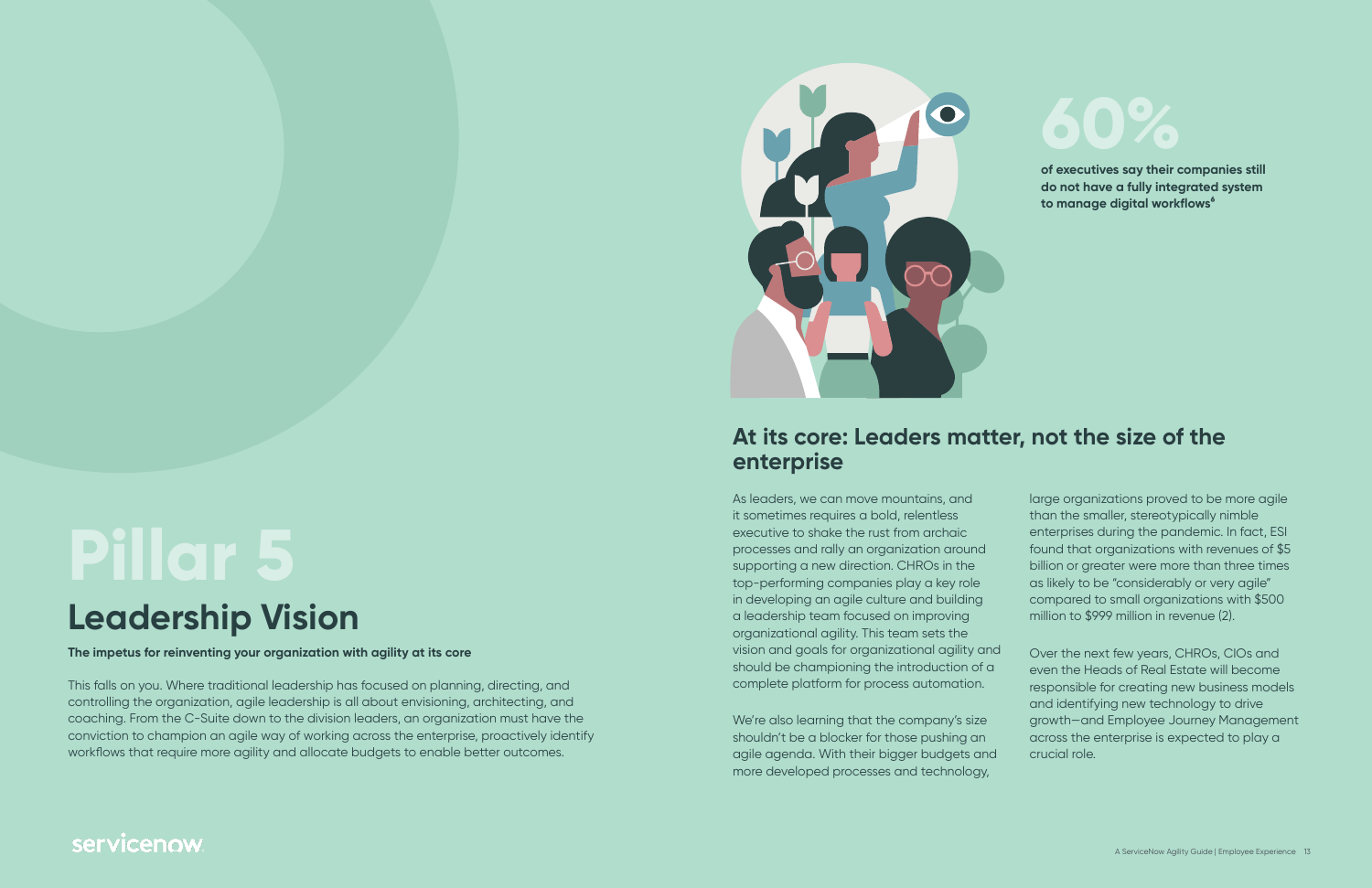## **Driving critical agility with ServiceNow Employee Workflows**

Any organization can achieve top marks in all five pillars, but it takes focus, determination, and a blueprint. As you assess your agile capabilities, consider taking advantage of ServiceNow as a foundation. We're delivering digital workflows to create meaningful experiences for your workforce that adapt with your enterprise. By elevating the employee experience, you strengthen loyalty, motivation and boost productivity. You also make it easy for employees to get what they need, when they need it.

#### **Pillar 3: Portfolio Agility**

ServiceNow Workplace Service Delivery provides organizations all the tools they need to manage a safe and efficient return of employees to the workplace, while focusing on the future of the enterprise built to last with the flexibility required to support a hybrid workforce.

#### 66

#### **Pillar 4: Technology Architecture**

Enabling ServiceNow as an Enterprise Service Management solution is not just about implementing new technology; it's about bringing HR and the departments within an organization together to deliver service-based solutions.

#### 66

#### **Pillar 5: Leadership Vision**

ServiceNow can't give you vision. What we can offer are the tools to make your vision real. Organizations must transform how work gets performed with digital engagement channels to support the hybrid workforce. If you're ready to spearhead that kind of change, we're ready to assist.

#### 66

**Blake McConnell** SVP, Employee Workflow Products, **ServiceNow** 

#### **Pillar 1: Structural Agility**

Chief Information Officer, **ServiceNow** 

ServiceNow HR Service Delivery is overflowing with self-service options for your enterprise, putting the tools and information your employees need to be productive from anywhere.

#### 66

#### **Pillar 2: Process Agility**

**Kelly Kent** Chief Transformation Officer, **ServiceNow** 

With our unified employee portal, your people go to one place to request service or support, regardless of department. That inquiry is routed to the appropriate team, tasks are automated, and work flows seamlessly across the Now Platform, saving those on both side time and boosting productivity.

#### 66

**Gretchen Alarcon** VP and GM of HR Service Delivery, **ServiceNow** 

**It's about asking the right questions. It's about listening carefully enough to recognize the big idea and then immediately getting energy around that idea and galvanizing a team so they can change the game for the customer and deliver the market opportunity.**

**Bill McDermott** Chief Executive Officer, ServiceNow

**This burnout goes beyond just IT. Human Rresources, Ffinance, Llegal, Wworkplace Sservices, and Ssecurity all play vital roles in supporting employees, communicating policy changes, and providing the right information at the right time. Without uniform processes that connect across all departments, people will struggle to get the support and services they need, and productivity will plunge.**

**In order to stay competitive in the digital economy, companies must deliver the simple, intuitive experiences that employees and customers have come to expect in their personal lives. Now is your chance to drop outdated technologies and make meaningful progress on digitizing your core business workflows. Focus on reducing your offline work, rather than regressing to the cluttered, disorganized past.**

#### **Chris Bedi**

**From the inside looking out, everything seems to be working. Organizations still think it takes a certain amount of workers to do these jobs because it's how they've always done it. They've never had a solution that afforded them the opportunity to do it differently until now.**

**Employees are on their own unique career journeys with their organizations, and each path is fluid and dynamic. Employees should be supported with resources that are personalized to their needs and tools that connect all the departments they'll interact with—from HR and IT to Legal, Procurement, and Workplace Services.**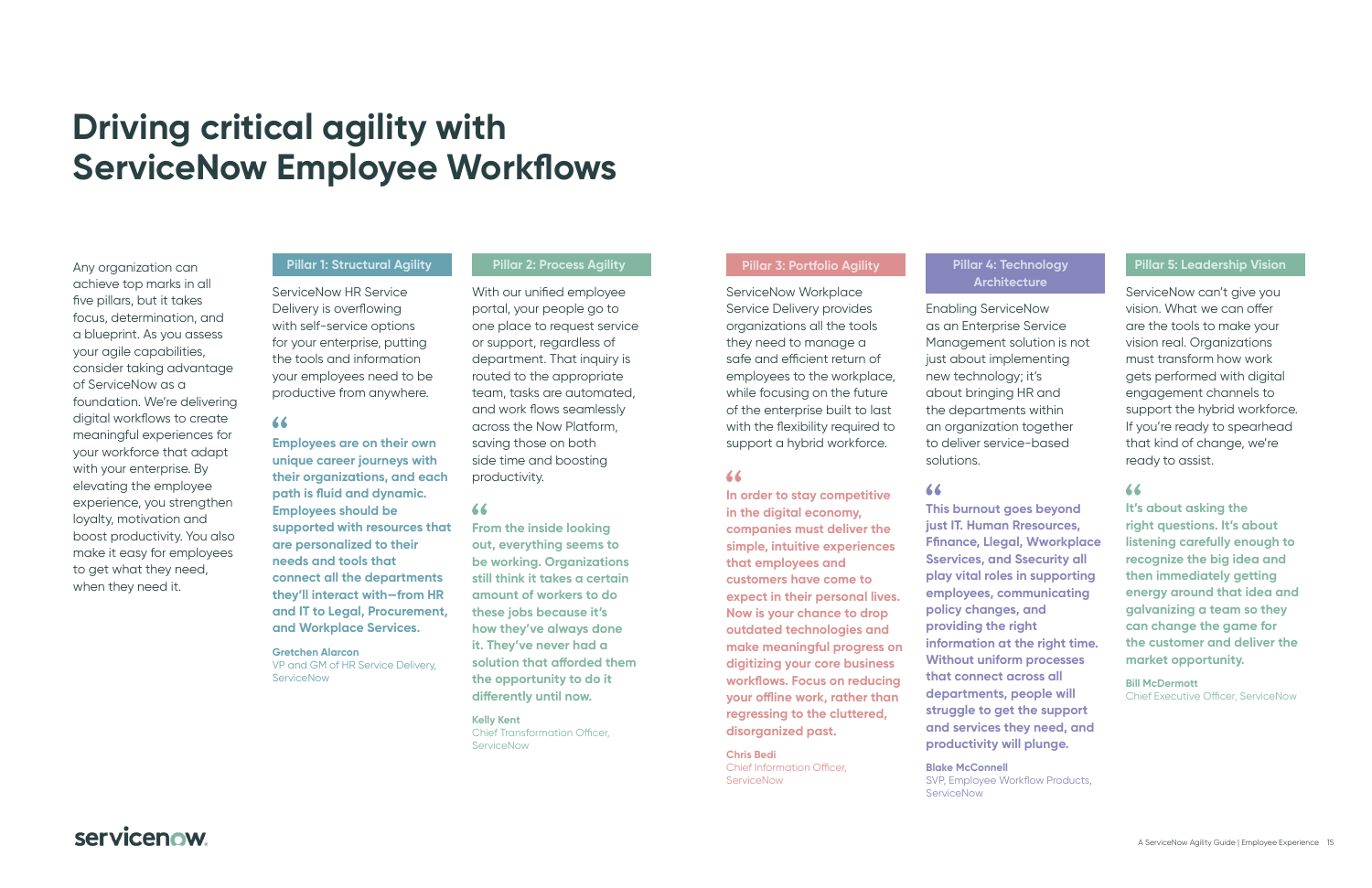

ServiceNow Employee Workflows helps organizations manage workplace experiences and support a hybrid workforce by providing a unified portal experience that simplifies complex employee journeys in the flow of work, while boosting employee productivity and operational efficiency across the enterprise. We provide a user experience layer that lets our customers build workflows and experiences that feels like consumer software, not the dated enterprise software of yesteryear.

By using the ServiceNow to drive your agility initiative, you'll be on the fast track toward being one of IDC's next group of innovative enterprise organizations that have achieved optimized agility.





# **91%**

**Using cross-departmental workflows, IT time savings can reach \$2.5 million in value.3**

#### servicenow.

# **\$2.5m**



**60% of employees want to maintain new ways of working.6**